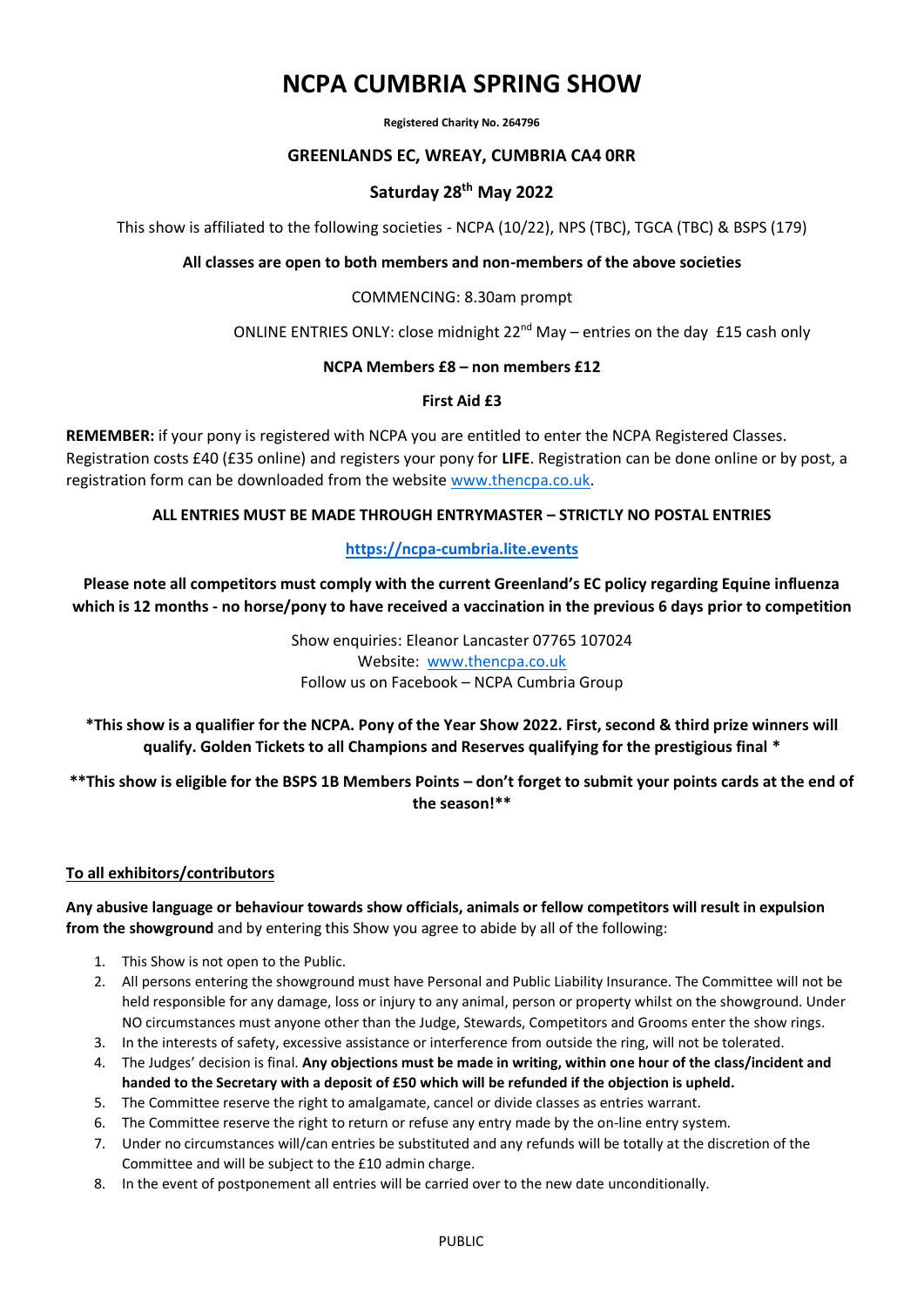- 9. In the event of cancellation, refunds must be requested in writing and should be sent with a SAE enclosed to the Show Secretary within 28 days of the show date and will be subject to a £10 admin charge.
- 10. Mountain and Moorland ponies to be shown in accordance with the Breed Society rules.
- 11. Stallions may not be lead or ridden by children under the age of 12 years.
- 12. The committee reserve the right to carry out random dope testing.
- 13. All riding hats should adhere to the current British standard.
- 14. It is the competitor's responsibility to ensure that they are eligible for the class(es) they enter.

#### **RING 1 – START 8.30am**

#### **NATIVE PONIES IN HAND – Judge: Debbie Chadwick (Hedgethorpe)**

**To be judged under the rules of the National Pony Society:** The owner does not have to be an NPS member for the pony to enter these classes but only ponies owned by NPS Qualifying Members can qualify for the final. The highest placed ponies owned by NPS members in each class can go forward to the final at the NPS Summer championship show. Qualification may go no lower than 3<sup>rd</sup> place. Foals are not eligible for the Final. Handlers any age, except stallions (see rules in section A 3.2)

**Class 1** SMALL MOUNTAIN & MOORLAND PONY Dartmoor, Exmoor, Shetland or Welsh Section A or B, YEARLING, TWO OR THREE YEAR OLD, filly, colt or gelding

**Class 2** SMALL MOUNTAIN & MOORLAND PONY Dartmoor, Exmoor, Shetland or Welsh Section A or B, 4 YEARS OLD AND OVER, stallion, mare or gelding

**Class 3** LARGE MOUNTAIN & MOORLAND PONY Connemara, Dales, Fell, Highland, New Forest, and Welsh Section C & D, YEARLING, TWO OR THREE YEAR OLD, filly, colt or gelding

**Class 4** LARGE MOUNTAIN & MOORLAND PONY Connemara, Dales, Fell, Highland, New Forest, and Welsh Section C & D, 4 YEARS OLD AND OVER, stallion, mare or gelding

**Class 5** MOUNTAIN AND MOORLAND BROOD MARE, FOUR YEARS OLD AND OVER in foal or with foal at foot

**Class 6** FOAL CLASS progeny of the mare entered in class 5 (Foal to be at least 4 weeks of age) (No entry fee)

## **Championship for 1 st & 2nd prize winners from classes 1 – 5**

**Classes 1 – 5 are qualifers for The NPS/SHARPTOR STUD M&M Home Produced In-hand National Championship**  Small Breeds Championship: Entries from Classes 1 & 3 Large Breeds Championship: Entries from Classes 2 & 4, and entries from class 5 & 6 go forward in the relevant section. To be judged before the Silver Medal Championships. Open to pure bred registered M&M ponies which are either stabled at home or in a DIY yard and which since 1st January in the current year have not been shown by a producer or stabled in a producer's yard other than on a DIY basis or at stud. To be owned/kept produced, ridden/handled by a person who does not derive their main income from working with horses/ponies. No professional producers are allowed into the ring to groom/strip the horse/pony. Please see NPS 2019, Section A, 3.6. Please enter this class in the spirit it is intended. Competitors who contravene the above will be disqualified. Please wear a white armban

## **Classes 1-5 are qualifiers for the NPS/POTTOFIELDS Stud M&M In Hand National Championship**

**Championship - NPS/CUDDINGTON** Stud M&M In Hand Silver Medal NPS Silver Medal Rosettes are only awarded when the owner of the champion pony is a Qualifying or Life member of the NPS. A valid membership card must be in the rider's/handler's possession on entering the ring and be produced immediately on request by either the judge or the steward. If the owner of the Champion pony is not a member, or the owner's membership card is not immediately produced, the rosette may be awarded to the Reserve Champion provided they have the required membership card. If the Champion pony has previously qualified it is still entitled to the Silver Medal Rosette, but the qualification card goes to the Reserve Champion pony, provided the owner of that pony is a member of the NPS. The Silver Medal Rosette and the qualification card can be awarded no lower than first Reserve (third). Foals are not eligible for Silver Medal Championships**.**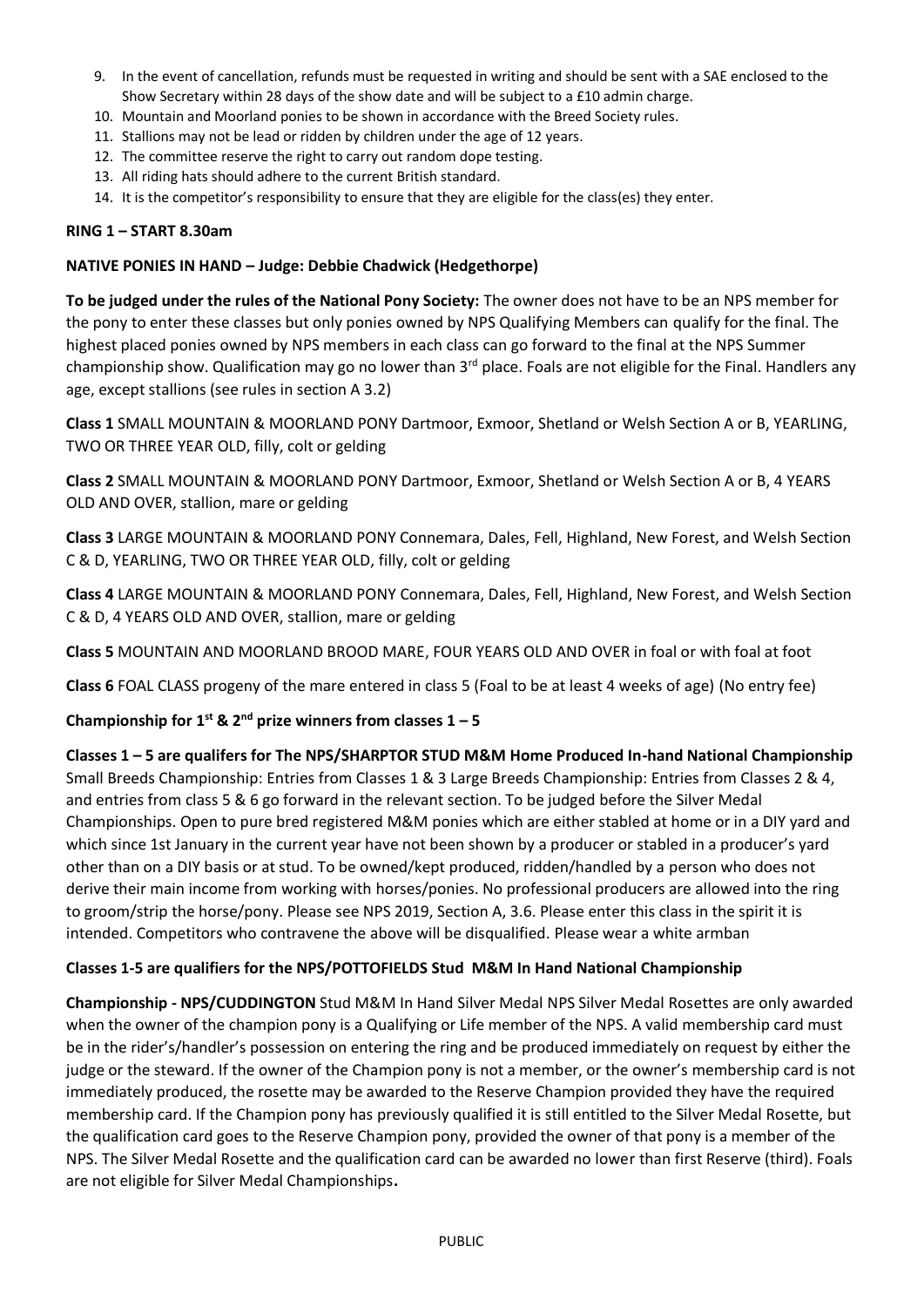**Class 7** NCPA REGISTERED M&M IN HAND to be held under NCPA rules. Ponies must be registered with NCPA. Registration number quoted on entry form and pink card produced in the ring. NCPA registered rosette to the winner

**Class 8** NCPA REGISTERED NON-M & M IN HAND to be held under NCPA rules. Horses/Ponies must be registered with NCPA. Registration number quoted on entry form and pink card produced in the ring. NCPA registered rosette to the winner

**Championship for 1 st & 2nd prize winners from classes 7 & 8 – Champion & Reserve qualify for The Presidents Cup**

## **Judge classes 9 to 12 and in hand championships Debbie Chadwick (Hedgethorpe)**

**Class 9** RIDING HORSES/HACKS/HUNTERS/COBS/NON NATIVE COLOUREDS exceeding 148 cms**,** any age

**Class 10** SHOW PONY/SHOW HUNTER PONY/PB ARAB/ANGLO ARAB/NON NATIVE COLOUREDS not ex 148cms, any age

**Class 11** IN HAND VETERAN, COMBINED AGE (15 years & over) to be run as one class but judged as separate age categories: Diamond Veteran (25 years & over), Veteran (20-24 years) & Pre-Veteran (15-19 years). Open to horses and ponies of any breed and height

**Class 12** YOUNG HANDLER not to have attained 18th birthday (minimum age of handler 5 years). Open to horses and ponies of any breed and height, but must be of a suitable type for the handler. No stallions.

## **Championship for 1st & 2nd prize winners from classes 9-12**

## **The Traditional Gypsy Cob Association**

## **In Hand and Ridden Classes Affiliation Number TGCA/00/00/00**

No known breeding required to enter these classes. TGCA Breed classes are qualifiers for the Best of Breed Finals at the Traditional Gypsy Cob Association's (TGCA) National Breed Championship Show "TOYS". Classes are open to all traditional gypsy cobs. Stallions – All stallions (four years and over) in order to enter any TGCA affiliated class MUST be TGCA registered, have passed TGCA stallion evaluations and their TGCA stallion disc displayed on their bridle. Stallions and colts over the age of two, MUST be shown in a stallion bridle with a metal bit and chain lead as per the current TGCA rulebook. Current TGCA members must present their Membership card and Qualification card to the judge in the ring for signature. Non-members MUST receive a qualification card from the judge and have 21 days to join the TGCA and register their horse to validate the qualification. Please refer to www.tgca.co.uk for further details including membership, horse registration and showing rules (contained within the members handbook).

## **Classes 13 to 17 and Championships to be judged by Eleanor Lancaster**

**Class 13** TGCA Inhand Youngstock – yearling, two or three year old colt, filly or gelding

**Class 14** TGCA Inhand Seniors – Over 4 years old stallion, gelding or mare

**Class 15** UNAFFILIATED INHAND COLOURED TRADITIONAL, NATIVE OR NON-NATIVE TYPE any height yearling, two or three yr old colt filly or gelding

**Class 16** UNAFFILIATED INHAND COLOURED TRADITIONAL, NATIVE OR NON-NATIVE TYPE any height 4 years old and over.

**Class 17** TGCA Ridden – 4 years old and over, all heights and riders of any age.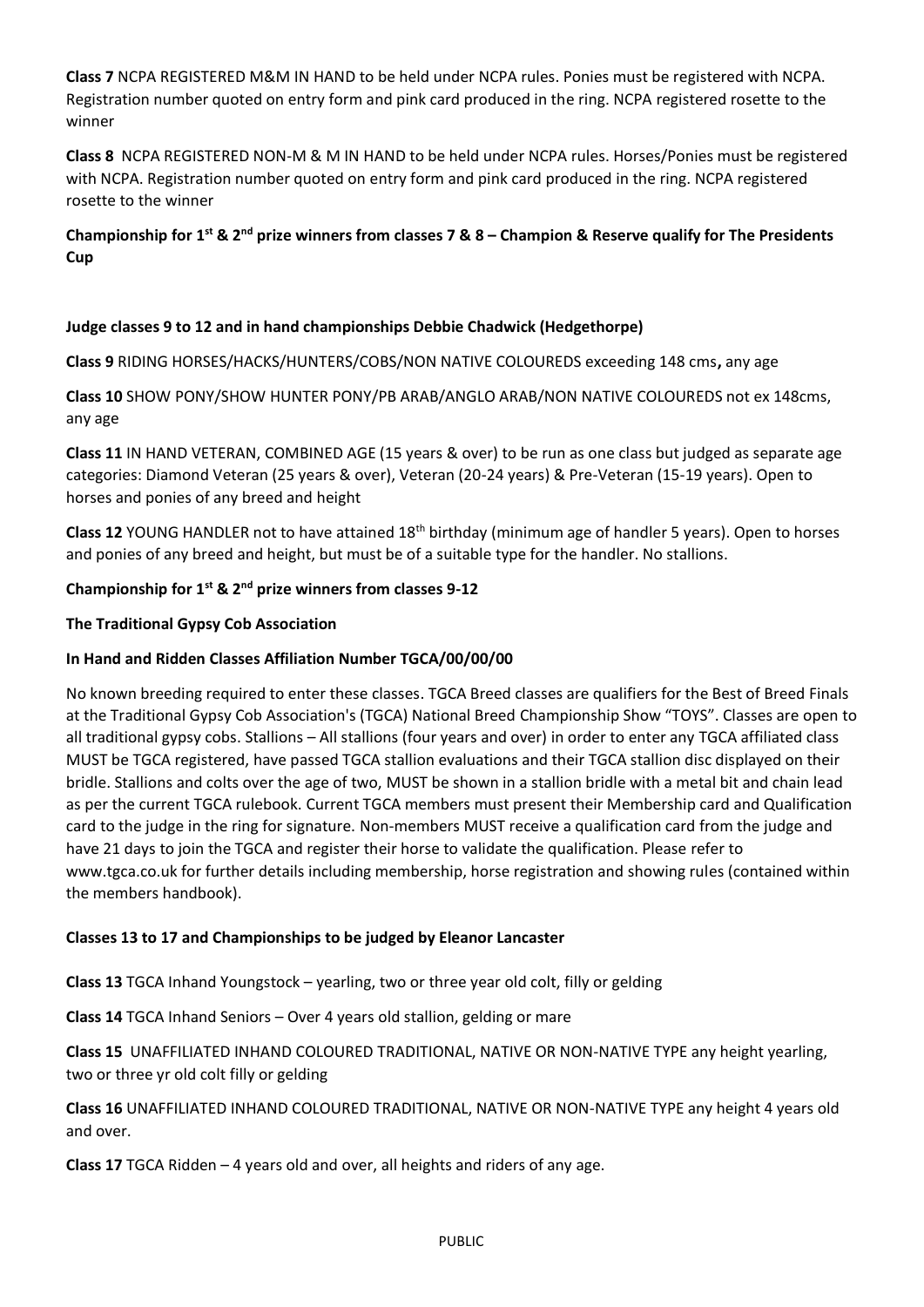**TGCA Quest championship -** Quest for a Star Championship - 1st, 2nd and 3rd from the TGCA classes above may go forward to the Quest for a Star Championship as per below rule. ONLY current TGCA members and horse/pony that is already TGCA registered can exhibit in this championship. Membership card and Member's qualification card (specific to that exhibit) must be presented upon entry into the ring. The Champion and Reserve qualify for the Ultimate Star Championships at TOYS.

## **Championship for 1st and 2nd prize winners from classes 13 - 17**

**NCPA Cumbria in hand Queens Jubilee Championship – the highest placed Cumbria member in each class is eligible – please wear a red armband in the class**

**Overall In Hand Championship– the four section in hand champions and reserves, and the champion and reserve from NCPA Cumbria are all eligible to compete**

#### **RING 2 – START 8.30am**

## **Ridden Classes Judge Sue Hughes**

**Class 18** WALK & TROT NOVICE CLASS for horses/ponies/riders new to the ring. Canter will be allowed only in an individual show, but is not essential. 4 years old and over. Riders any age. **Championship after class 34**

**Class 19** RIDDEN PONY up to and including 148cm. 4 years old and over. Riders any age.

**Class 20** RIDDEN HORSE exceeding 148cm. 4 years old and over. Riders any age.

**Class 21** RIDDEN HOGGED COB any height. 4 years old and over. Riders any age.

**Class 22** RIDDEN VETERAN, COMBINED AGE) to be run as one class but judged as separate age categories: Diamond Veteran (25 years & over), Veteran (20-24 years) & Pre-Veteran (15-19 years). Any height. Riders any age.

**Class 23** RIDDEN COLOURED / SOLID TRADITIONAL / NATIVE / NON-NATIVE PONY any height 4 years old and over. Riders any age.

## **Championship for 1 st & 2nd prize winners from classes 18 - 23**

**Class 24** BSPS LEADING REIN PONY: Mare or gelding, 4 years old and over, not to exceed 122cm. Suitable to be ridden by a rider not to have attained their  $8<sup>th</sup>$  birthday before  $1<sup>st</sup>$  January in the current year.

**Class 25** BSPS FIRST RIDDEN PONY : Mare or gelding, 4 years old and over, not to exceed 122cm. Suitable to be ridden by a rider not to have attained their  $10^{th}$  birthday before  $1^{st}$  January in the current year. Cantering is optional in individual shows.

**Class 26** BSPS LEAD REIN PONY OF HUNTER TYPE: Mare or gelding, 4 years old and over, not to exceed 122cm. Suitable to be ridden by a rider not to have attained their 9<sup>th</sup> birthday before 1<sup>st</sup> January in the current year.

**Class 27** BSPS FIRST PONY OF SHOW HUNTER TYPE: Mare or gelding, 4 years old and over, not to exceed 122cm. Suitable to be ridden by a rider not to have attained their  $10^{th}$  birthday before  $1^{st}$  January in the current year. Cantering is optional in individual shows.

## **Championship for 1st and 2nd prize winners from classes 24 - 27**

**Class 28** BSPS MIXED HEIGHT NOVICE SHOW PONY: Mare or gelding, 4 years old and over, not to exceed 148cm. Riders must be the correct age for the height of their pony.

**Class 29** BSPS MIXED HEIGHT OPEN SHOW PONY: Mare or gelding, 4 years old and over, not to exceed 148cm. Riders must be the correct age for the height of their pony.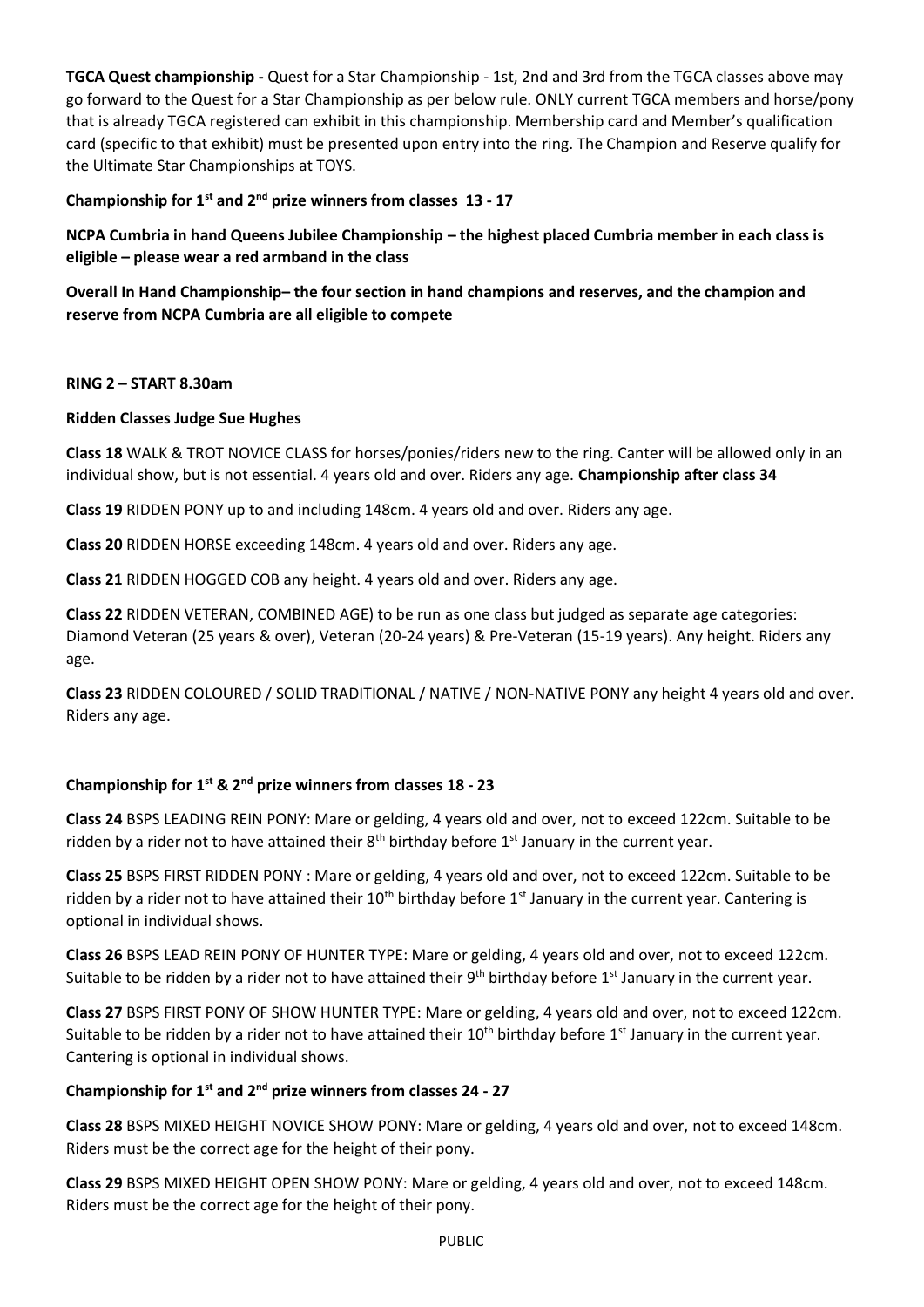**Class 30** BSPS MIXED HEIGHT NOVICE SHOW HUNTER PONY: Mare or gelding, 4 years old and over, not to exceed 153cm. Riders must be the correct age for the height of their pony.

**Class 31** BSPS MIXED HEIGHT OPEN SHOW HUNTER PONY: Mare or gelding, 4 years old and over, not to exceed 153cm. Riders must be the correct age for the height of their pony.

## **Championship for 1 st & 2nd prize winners from classes 28 – 31**

**Class 32** BSPS HERITAGE LEAD REIN PONY: Registered Pure Bred mares & geldings, 4 years old and over, not to exceed 122cm. Suitable to be ridden by a rider not to have attained their 9th birthday before 1st January in the current year.

**Class 33** BSPS HERITAGE FIRST RIDDEN PONY: Registered Pure Bred mares & geldings, 4 years old and over, not to exceed 128cm. Suitable to be ridden by a rider not to have attained their 12<sup>th</sup> birthday before 1<sup>st</sup> January in the current year. Cantering is optional in individual shows.

## **Mini Championship for 1st & 2nd prize winners from classes 32 & 33**

**Class 34** WALK & TROT MOUNTAIN & MOORLAND NOVICE CLASS for ponies/riders new to the ring. Canter will be allowed only in an individual show, but is not essential. Stallions, mares & geldings, 4 years old and over. Riders any age.

## **Championship for 1st & 2nd prizewinners from classes 17 & 34**

**Class 35** BSPS HERITAGE NOVICE RIDDEN MOUNTAIN & MOORLAND SMALL BREEDS: Registered Pure Bred Dartmoor, Exmoor, Shetland, Welsh A & B. Stallions, mares & geldings, 4 years old & over. Riders any age.

**Class 36** BSPS HERITAGE NOVICE RIDDEN MOUNTAIN & MOORLAND LARGE BREEDS: Registered Pure Bred Connemara, Dales, Fell, Highland, New Forest, Welsh C & D. Stallions, mares & geldings, 4 years old & over. Riders any age.

**Class 37** BSPS HERITAGE OPEN RIDDEN MOUNTAIN & MOORLAND SMALL BREEDS: Registered Pure Bred Dartmoor, Exmoor, Shetland, Welsh A & B. Stallions, mares & geldings, 4 years old & over. Riders any age.

**Class 38** BSPS HERITAGE OPEN RIDDEN MOUNTAIN & MOORLAND LARGE BREEDS: Registered Pure Bred Connemara, Dales, Fell, Highland, New Forest, Welsh C & D. Stallions, mares & geldings, 4 years old & over. Riders any age.

## **Championship for 1 st & 2nd prize winners from classes 35 - 38**

**Class 39** NCPA REGISTERED RIDDEN MOUNTAIN & MOORLAND: To be held under NCPA rules. Ponies must be registered with NCPA. Registration number quoted on entry form and pink card produced in the ring. NCPA registered rosette to the winner.

**Class 40** NCPA REGISTERED RIDDEN NON NATIVE: To be held under NCPA rules. Horses / Ponies must be registered with NCPA. Registration number quoted on entry form and pink card produced in the ring. NCPA registered rosette to the winner.

## **Championship for 1 st & 2nd prize winners from classes 39 & 40 – Champion & reserve qualify for Chairmans Cup**

**Class 41** NCPA TOPLINE HORSEBOXES JUNIOR MOUNTAIN & MOORLAND SMALL BREEDS: Registered Pure Bred Dartmoor, Exmoor, Shetland, Welsh A & B. Mares & geldings, 4 years old & over. Riders not to have attained their  $14<sup>th</sup>$  birthday before January  $1<sup>st</sup>$  in the current year.

**Class 42** NCPA TOPLINE HORSEBOXES JUNIOR MOUNTAIN & MOORLAND LARGE BREEDS: Registered Pure Bred Connemara, Dales, Fell, Highland, New Forest, Welsh C & D. Mares & geldings, 4 years old & over. Riders not to have attained their  $18<sup>th</sup>$  birthday before January  $1<sup>st</sup>$  in the current year.

## **Junior Championship for 1 st & 2nd prize winners from classes 41 & 42**